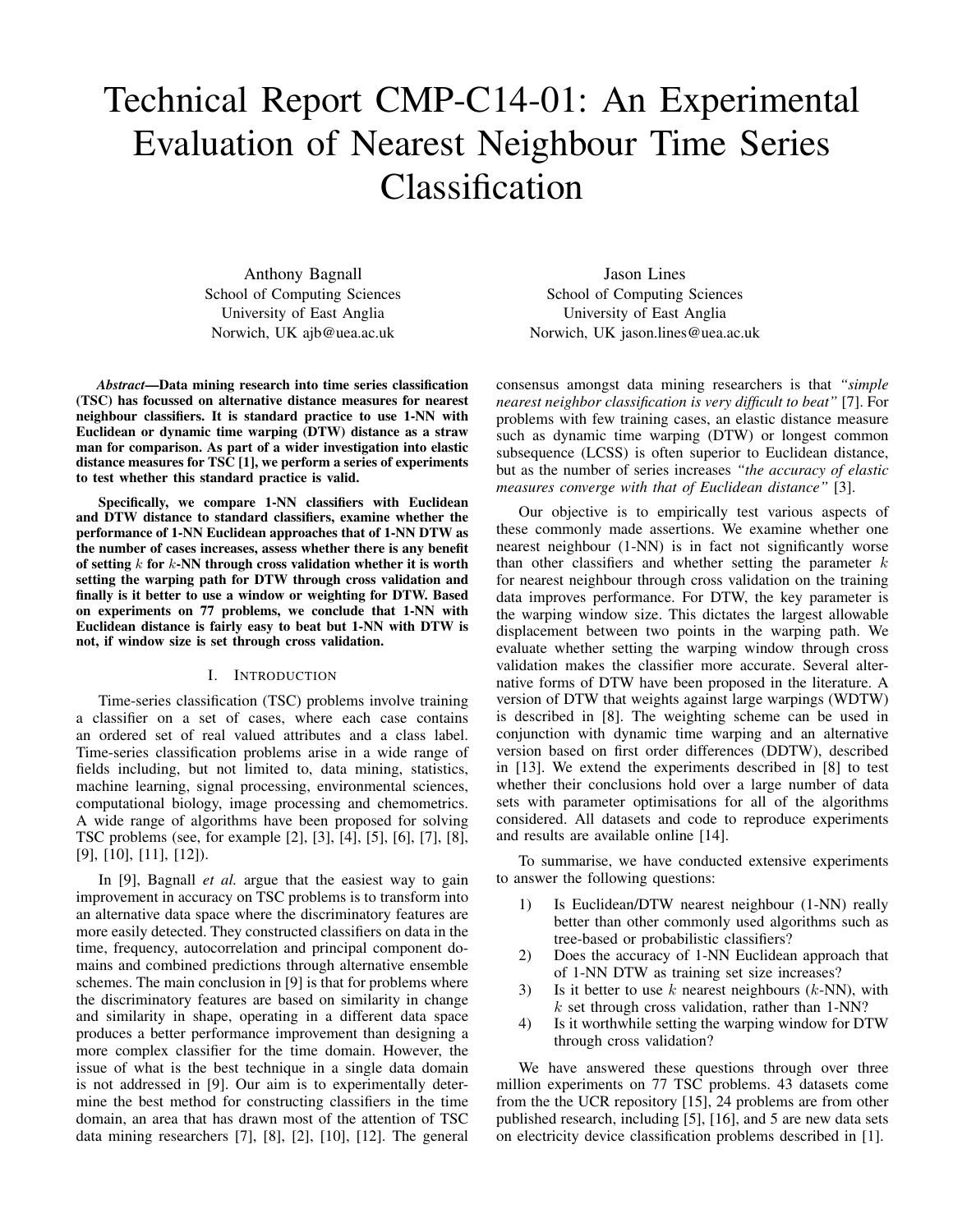The structure of this paper is as follows. In Section II we provide background into TSC and review related research on DTW. In Section III we detail the 77 data sets we used in experiments. In Section IV we present our results and in Section V we summarise our conclusions.

#### II. BACKGROUND AND RELATED WORK

### *A. Time Series Classification (TSC)*

We define time series classification as the problem of building a classifier from a collection of labelled training time series. We limit our attention to problems where each time series has the same number of observations. We define a time series  $x_i$  as a set of ordered observations

$$
\mathbf{x_i} =
$$

and an associated class label  $y_i$ . The training set is a set of  $n$ labelled pairs

$$
D = \{(\mathbf{x_1}, y_1), \ldots, (\mathbf{x_n}, y_n)\}.
$$

For traditional classification problems, the order of the attributes is unimportant and the interaction between variables is considered independent of their relative positions. For time series data, the ordering of the variables is often crucial in finding the best discriminating features. There are three broad categories of TSC discriminating features which are described by three general approaches to measuring similarity between time series: similarity in shape, similarity in change and similarity in time.

Similarity in shape describes the scenario where class membership is characterised by a common shape but the discriminatory shape is phase independent. If the common shape involves the whole series, but is phase shifted between instances of the same class, then transformation into the frequency domain is often the best approach (for example, see [17]). If the common shape is local and embedded in confounding noise, then subsequence techniques such as Shapelets can be employed [5], [11].

Similarity in change refers to the situation where the relevant discriminatory features are related to the autocorrelation function of each series. The most common approach in this situation is to fit an ARMA model, then base similarity on differences in model parameters [4]. The common element to similarity in shape and change is that similarity between series is not measured in the time domain.

However, the majority of the data mining research into TSC has concentrated in similarity in time. This can be quantified by measures such as Euclidean distance or correlation [10], [6]. Similarity in time is characterised by the situation where the series from each class are observations of an underlying common curve in the time dimension. Variation around this underlying common shape is caused by noise in observation, and also by possible noise in indexing which may cause a slight phase shift. A classic example of this type of similarity is the Cylinder-Bell-Funnel artificial data set, where there is noise around the underlying shape, but also noise in the index of where the underlying shape transitions [10].

The commonly used benchmark classification algorithm for problems with small phase shift is 1-NN with an elastic

measure such as DTW or LCSS to allow for small shifts in the time axis. In a comprehensive study [3], DTW was found to be as least as good as other elastic measures based on edit distance, and constraining the warping window was found to speed up computation, *"while yielding the same or even better accuracy"* [3]. The experimentation in [3] addresses the issue of what distance measure to use and is the starting point for our research. We begin by testing their assumptions about classifier selection and parameter setting before investigating alternative variants of DTW and combination schemes for the classifiers.

### *B. Classification Algorithms*

The nearest neighbour classifier is a lazy classifier (i.e. requires no training) that classifies new cases by finding the closest case in the training set with a distance function, then using the class of the closest case as the predicted class for the new case. Given the focus on distance functions in time series data mining research, it is perhaps unsurprising that the majority of classification has used 1-NN. Whilst often highly effective, 1-NN is known to be susceptible to problems such as outliers in the training set and large numbers of redundant features. Outliers can be compensated for by using  $k$ nearest neighbours and a voting scheme. Redundant features may be dealt with by filtering or by employing one of the plethora of alternative classifiers. Filtering was found to be not effective in [9]. We compare nearest neighbour classifiers against C4.5 [18], Random Forest [19], Rotation Forest [20], Naive Bayes [21] and Bayesian networks [22] and Support Vector Machines with linear and quadratic kernels [23].

## *C. Dynamic Time Warping*

For similarity in shape, Dynamic Time Warping (DTW) is commonly used to mitigate against distortions in the time axis [24]. Suppose we want to measure the distance between two series,  $\mathbf{a} = \{a_1, a_2, \dots, a_m\}$  and  $\mathbf{b} = \{b_1, b_2, \dots, b_m\}.$ Let  $M(\mathbf{a}, \mathbf{b})$  be the  $m \times m$  pointwise distance matrix between **a** and **b**, where  $M_{i,j} = (a_i - b_j)^2$ .

A warping path  $P = \langle (e_1, f_1), (e_2, f_2), \dots, (e_s, f_s) \rangle$  is a set of points (i.e. pairs of indexes) that define a traversal of P matrix M. So, for example, the Euclidean distance  $d_E(\mathbf{a}, \mathbf{b}) = \sum_{i=1}^{m} (a_i - b_i)^2$  is the path along the diagonal of M, i.e.

$$
P_e = \langle 1, 1, (2, 2), \dots, (m, m) \rangle.
$$

A valid warping path must satisfy the conditions  $(e_1, f_1)$  =  $(1, 1)$  and  $(e_s, f_s) = (m, m)$  and that  $0 \le e_{i+1} - e_i \le 1$  and  $0 \le f_{i+1} - f_i \le 1$  for all  $i < m$ .

The DTW distance between series is the path through  $M$ that minimizes the total distance, subject to constraints on the amount of warping allowed. Let  $p_i = M_{a_{e_i},b_{f_i}}$  be the distance between element at position  $e_i$  of a and at position  $f_i$  of b for the  $i^{th}$  pair of points in a proposed warping path  $P$ . The distance for any path  $P$  is

$$
D_P(\mathbf{a}, \mathbf{b}) = \sum_{i=1}^s p_i.
$$

If  $P$  is the space of all possible paths, the DTW path  $P^*$ is the path that has the minimum distance, i.e.

$$
P^* = \min_{P \in \mathcal{P}}(D_P(\mathbf{a}, \mathbf{b})),
$$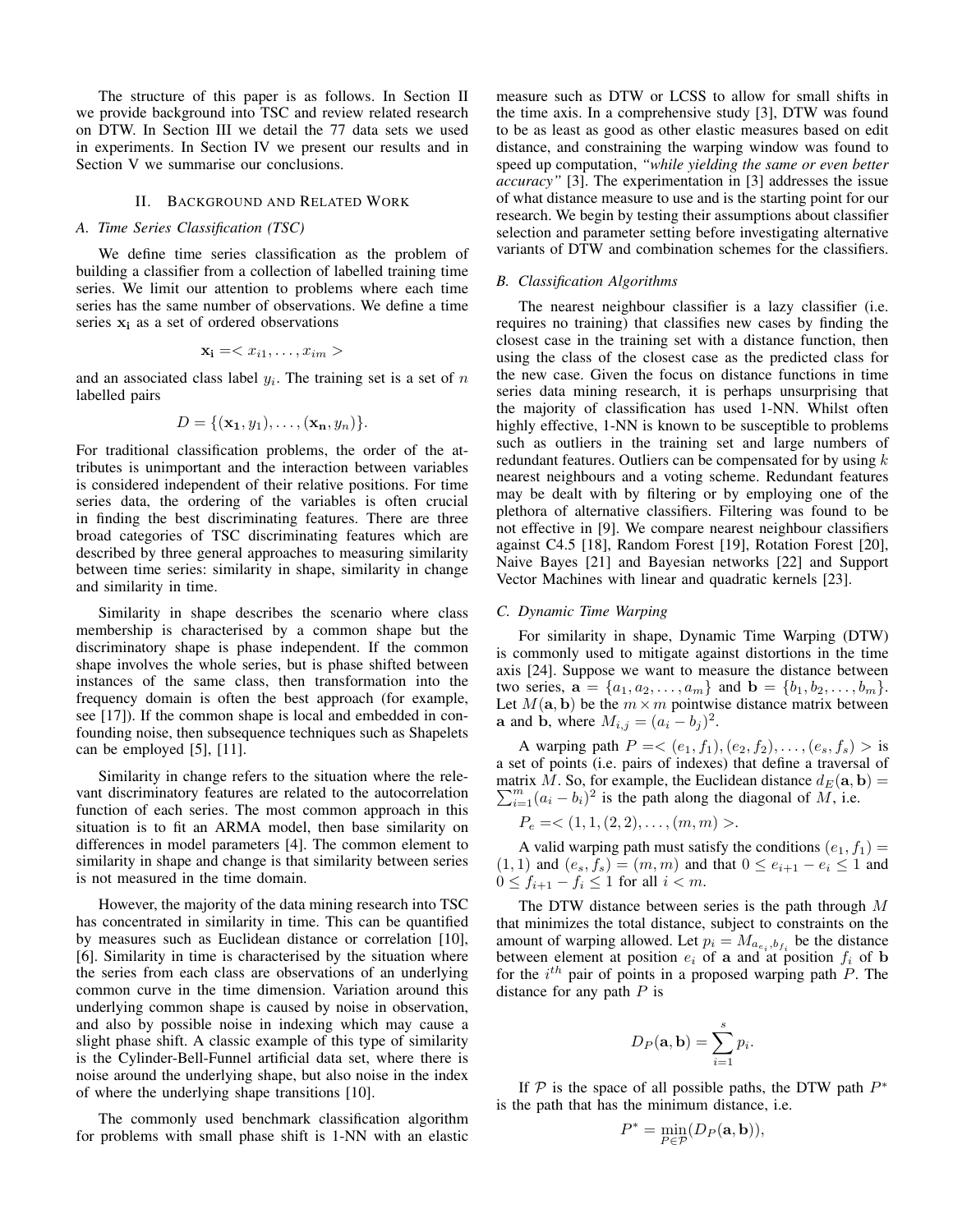and hence the DTW distance between series is

$$
D_{P*}(\mathbf{a},\mathbf{b})=\sum_{i=1}^k p_i.
$$

The optimal path  $P^*$  can be found exactly through a dynamic programming formulation. This can be a time consuming operation, and it is common to put a restriction on the amount of warping allowed. This restriction is equivalent to putting a maximum allowable distance between any pairs of indexes in a proposed path. If the warping window,  $r$ , is the proportion of warping allowed, then the optimal path is constrained so that

$$
|e_i - f_i| \le r \cdot m \quad \forall (e_i, f_i) \in P^*.
$$

#### *D. Longest Common Subsequence*

The Longest Common Subsequence Distance (LCSS) is based on the solution to the longest common subsequence problem in pattern matching. The typical problem is to find the longest subsequence that is common to two discrete series based on the edit distance. This approach can be extended to consider real-valued time series by using a distance threshold  $\epsilon$ , which defines the maximum difference between a pair of values that is allowed for them to be considered a match [25]. LCSS finds the optimal alignment between two series by inserting gaps to find the greatest number of matching pairs. For example, consider the discrete case where we have two strings  $S = "ABCADACDAB"$  and  $T = "BCDADBCACB".$  If we simply observe the point-wise matches between the two sequences, we can extract matching pairs for the substring "ADCB" as shown in Figure 1.



Fig. 1. The point-wise matches for "ABCADACDAB" and "BCDADB-CACB"

However, using LCSS we can find a longer matching subthe elasticity of the measure means we find the subsequence  $\text{``RCDACAB''}$  as depicted in Figure 2. sequence by inserting spaces into the two strings. In this case, "BCDACAB", as depicted in Figure 2.

$$
\begin{array}{c}\nABCADA--CDA-B \\
\updownarrow \updownarrow \qquad \updownarrow \qquad \downarrow \qquad \downarrow \qquad \downarrow \\
-BC-DADBC-ACB\n\end{array}
$$

Fig. 2. The LCSS of "ABCADACDAB" and "BCDADBCACB"

The LCSS between two series a and b can be found using Algorithm 1.

The LCSS distance between a and b is

$$
d_{LCSS}(\mathbf{a}, \mathbf{b}) = 1 - \frac{LCSS(\mathbf{a}, \mathbf{b})}{m}.
$$

## Algorithm 1 LCSS (a, b)

1: Let L be an  $(m+1) \times (m+1)$  matrix initialised to zero. 2: for  $i \leftarrow m$  to 1 do 3: **for**  $j \leftarrow m$  to 1 **do** 4:  $L_{i,j} \leftarrow L_{i+1,j+1}$ 5: if  $a_i = b_j$  then 6:  $L_{i,j} \leftarrow L_{i,j} + 1$ 7: else if  $L_{i,j+1} > L_{i,j}$  then 8:  $L_{i,j} \leftarrow L_{i,j+1}$ 9: **else if**  $L_{i+1,j} > L_{i,j}$  then 10:  $L_{i,j} \leftarrow L_{i+1,j}$ 11: **return**  $L_{1,1}$ 

# *E. Derivative Dynamic Time Warping*

Keogh and Pazzani proposed a modification of DTW called Derivative Dynamic Time Warping (DDTW) [13] that first transforms the series into a series of first differences. Given a series  $\mathbf{a} = \{a_1, a_2, \dots, a_m\}$ , the difference series is  $\mathbf{a}' = \{a'_2, a'_2, \dots, a'_{m-1}\}\$  where  $a'_i$  is defined as the average of the slopes between  $a_{i-1}$  and  $a_i$  and  $a_i$  and  $a_{i+1}$ , i.e.

$$
a'_{i} = \frac{(a_{i} - a_{i-1}) + (a_{i+1} - a_{i-1})/2}{2},
$$

for  $1 \lt i \lt m$ . DDTW is designed to mitigate against noise in the series that can adversely affect DTW.

## *F. Weighted Dynamic Time Warping*

A weighted form of DTW (WDTW) was proposed by Jeong *et al.* [8]. WDTW adds a multiplicative weight penalty based on the warping distance between points in the warping path. It favours reduced warping, and is a smooth alternative to the cutoff point approach of using a warping window. When creating the distance matrix M, a weight penalty  $w_{i-j}$  for a warping distance of  $|i - j|$  is applied, so that

$$
M_{i,j} = w_{|i-j|} (a_i - b_j)^2.
$$

A logistic weight function is proposed in [8], so that a warping of a places imposes a weighting of

$$
w(a) = \frac{w_{max}}{1 + e^{-g \cdot (a - m/2)}},
$$

where  $w_{max}$  is an upper bound on the weight (set to 1), m is the series length and  $g$  is a parameter that controls the penalty level for large warpings. The larger  $g$  is, the greater the penalty for warping.

Jeong *et al.* compared WDTW to Euclidean distance, full window DTW and LCSS on 20 UCR data sets using a 1-NN classifier. Half of the test data was used as a validation set for setting the value of  $g$  and the other half was used to measure accuracy. They state their results demonstrate *"WDTW and WDDTW clearly outperform standard DTW, DDTW and LCSS measures."* We test this assertion in Section IV.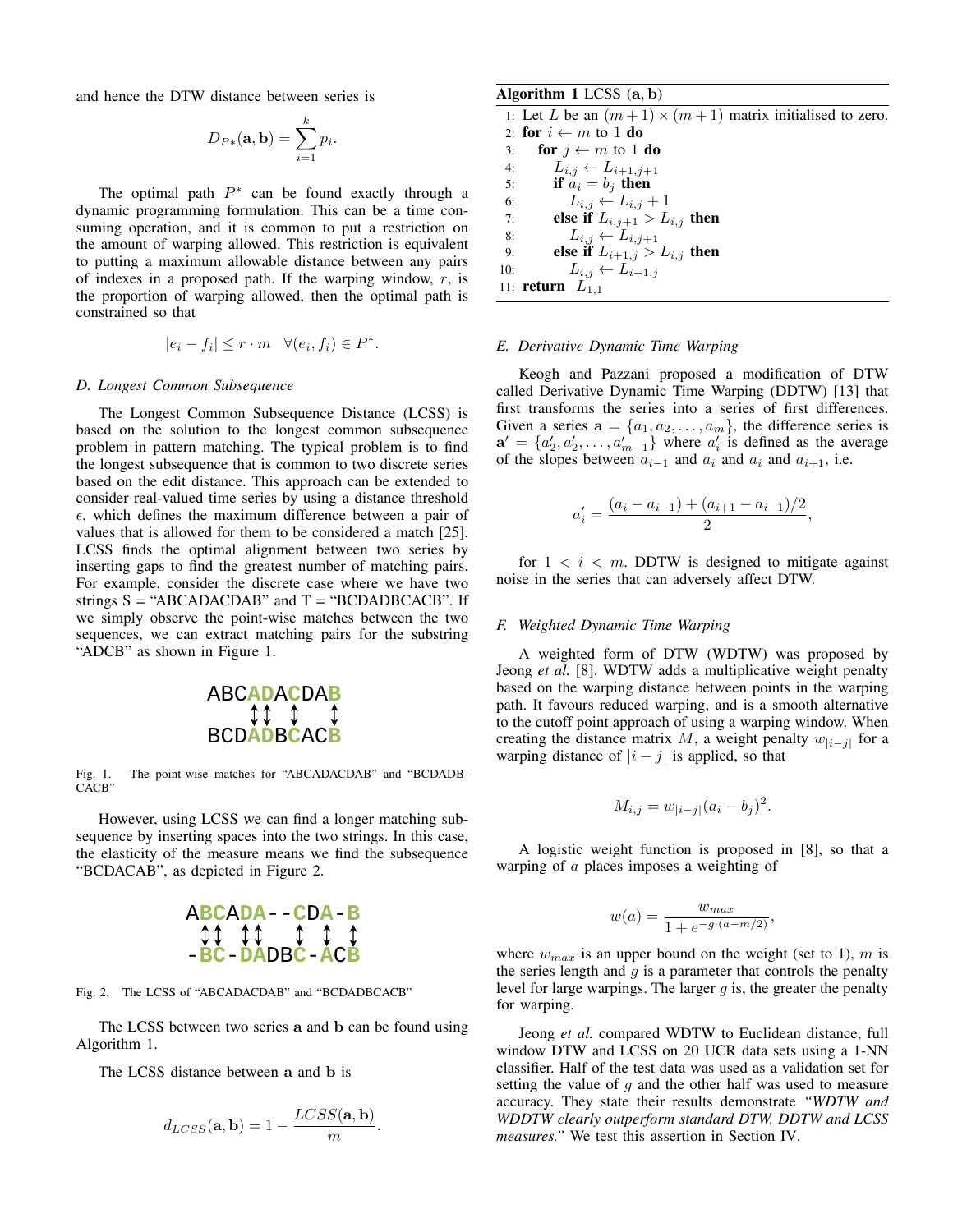# III. DATA SETS

We have collected 77 data sets, the names of which are shown in Table I. 43 of these are available from the UCR repository [15], 29 were used in other published work [11], [5], [16] and 5 are new data sets we present for the first time. Further information and the data sets we have permission to circulate are available from [14].

We have grouped the problems into categories to help aid interpretation. The group of Sensor readings forms the largest category with 31 data sets. If we had more data sets it would be sensible to split the sensor categories into subtypes, such as human sensors and spectrographs. However, at this point such sub-typing would lead to groups that are too small. Image outline classification is the second largest category, with 29 problem sets. Many of the image outline problems, such as *BeetleFly*, are not rotationally aligned, and the expectation would be that classifiers in the time domain will not necessarily perform well with these data. The group of 14 Motion problems contains data taken from motion capture devices attached to human subjects. The final category is simulated data sets.

## IV. RESULTS

We conducted our classification experiments with WEKA [26] source code adapted for time series classification, using the 77 data sets described in Section III.

All datasets are split into a training and testing set, and all parameter optimisation is conducted on the training set only. We use a train/test split for several reasons. Firstly, it is common practice to do so with the UCR datasets. Secondly, some of the data sets are designed so the train/test split removes bias. Combining to perform a cross validation would reintroduce the bias. And finally, it is not computationally feasible to cross validate everything. We ran over 3 million experiments on a 4148 core High Performance Cluster (with a theoretical peak performance of 65TFlops) over a period of a month. Adding another level of cross validation would have increased the time required, the number of experiments and the complexity of the code by an order of magnitude.

For hypothesis testing purposes, we are assuming that these data sets are a random sample from the set of all possible TSC problems. This is true in the sense that we have not collected these data with any agenda in mind. We are not attempting to find data sets more suitable for one particular algorithm. However, as Table I demonstrates, there is a bias in areas of application we are considering. There are, for example, no problems from econometrics or finance. Because of this, we also present results split by problem type where appropriate. All the results are available on an Excel spreadsheet from [14].

### *A. Are 1-NN Classifiers are hard to beat?*

Our null hypothesis is that the average accuracy of 1-NN Euclidean and 1-NN DTW are the same as other classifiers in the time domain. If we can reject this hypothesis for the one sided alternative that the average accuracy is significantly worse than at least one other classifier, then we have evidence that the assertion *"1-NN Classifiers are hard to beat"* is incorrect.

Figure 3 presents the critical difference diagram for nine different classifiers, all trained with the default Weka parameters. It shows that the bottom group of C4.5, Naive Bayes and the Bayesian Network are significantly worse that the other classifiers. It also shows that there is no significant difference between the top three classifiers (1-NN with DTW, quadratic support vector machine and rotation forest). The middle group of linear SVM, 1-NN Euclidean and Random Forest are tightly grouped, and are all significantly worse than the top performing classifier, rotation forest.



Fig. 3. The average ranks for nine different classifiers on 77 data sets. Critical difference is 1.3691

Clearly, there is no evidence to refute the hypothesis concerning 1-NN DTW. Figure 3 would suggest that 1-NN with Euclidean distance is significantly worse than the rotation forest. Paired tests of difference in average for 1-NN Euclidean vs SVMQ, Rotation Forest and 1-NN DTW all indicate that we should reject the null hypothesis that difference in means and medians is zero in each case. We used a paired T test for the mean and a Wilcoxon signed rank test for the median, full results are available from [14]. Our conclusion from these experiments is that, whilst it is true that 1-NN DTW is hard to beat, 1-NN with Euclidean distance is beaten by two off-theshelf classifiers constructed with no parameter optimisation.

Table II shows the average ranks of the classifiers split by problem type. This indicates that the NN classifiers perform much better on the motion data sets than the image outline problems. The poor performance on outlines is caused in part by rotation in the image data sets.

TABLE II. AVERAGE RANKS OF 6 OF THE 9 CLASSIFIERS SPLIT BY PROBLEM TYPE. NAIVE BAYES, BAYES NET AND C4.5 HAVE BEEN REMOVED FOR CLARITY

| Type          | <b>NNEucid</b> | <b>NNDTW</b> | RandF | RotF | <b>SVML</b> | <b>SVMO</b> |
|---------------|----------------|--------------|-------|------|-------------|-------------|
| <b>IMAGE</b>  | 5.27           | 4.52         | 4.91  | 3.18 | 3.93        | 3.23        |
| <b>MOTION</b> | 3.08           | 3.00         | 3.71  | 2.21 | 6.04        | 4.13        |
| <b>SENSOR</b> | 5.16           | 4.23         | 4.65  | 3.08 | 5.08        | 3.55        |
| SIM           | 5.20           | 1.40         | 6.20  | 3.90 | 5.70        | 4.50        |

We also found no evidence that 1-NN Euclidean converges to 1-NN DTW based on training size, although this is probably because of a lack of problems with large train set sizes. Figure 4 shows the plot of the difference in accuracy of 1- NN Euclidean and 1-NN DTW against the number of training cases.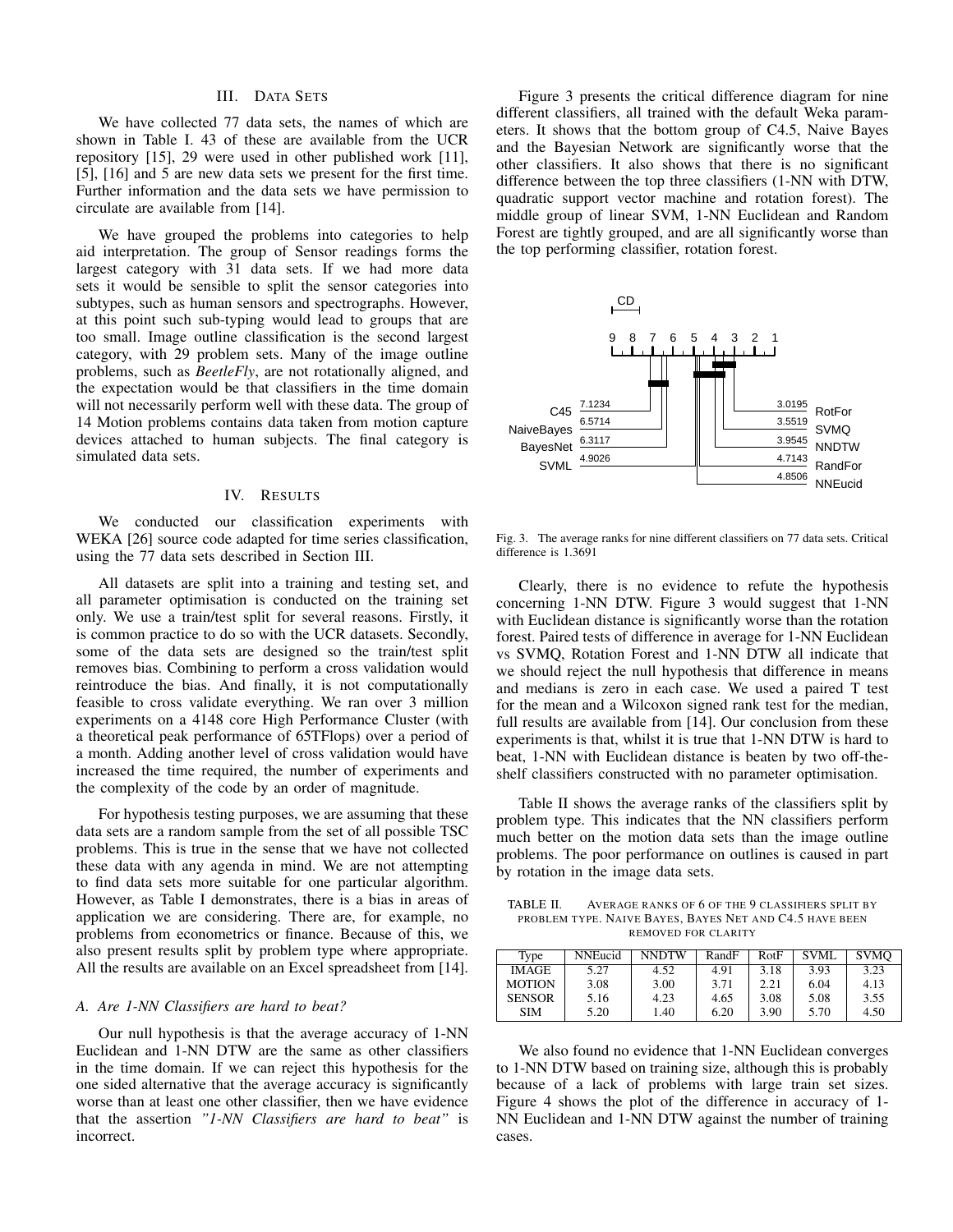| <b>Image Outline Classification</b>      |                    |                                 |                               |                             |               |  |  |  |  |
|------------------------------------------|--------------------|---------------------------------|-------------------------------|-----------------------------|---------------|--|--|--|--|
| DistPhalanxAge                           | DistPhalanxOutline | DistPhalanxTW                   | FaceAll                       | FaceFour                    | WordSynonyms  |  |  |  |  |
| MidPhalanxAge                            | MidPhalanxOutline  | <b>OSUL</b> eaf<br>MidPhalanxTW |                               | Phalanges                   | yoga          |  |  |  |  |
| ProxPhalanxAge                           | ProxPhalanxOutline | ProxPhalanxTW                   | ShapesAll                     | SwedishLeaf                 | MedicalImages |  |  |  |  |
| Symbols                                  | Adiac              | ArrowHead                       | <b>BeetleFly</b>              | <b>BirdChicken</b>          | DiatomSize    |  |  |  |  |
| FacesUCR                                 | fiftywords         | fish                            | <b>HandOutlines</b>           | Herring                     |               |  |  |  |  |
| <b>Motion Classification</b>             |                    |                                 |                               |                             |               |  |  |  |  |
| CricketX                                 | CricketY           | CricketZ                        | <b>UWaveX</b>                 | <b>UWaveY</b>               | <b>UWaveZ</b> |  |  |  |  |
| <b>UWaveAll</b>                          | GunPoint           | <b>Haptics</b>                  | <b>InlineSkate</b>            | ToeSeg1                     | ToeSeg2       |  |  |  |  |
| <b>Sensor Reading Classification</b>     |                    |                                 |                               |                             |               |  |  |  |  |
| Beef                                     | Car                | Chlorine                        | CinCECG                       | Coffee                      | Computers     |  |  |  |  |
| FordA                                    | FordB              | ItalyPower                      | LargeKitchen                  | Lighting2                   | Lighting7     |  |  |  |  |
| StarLightCurves                          | Trace              | TwoLeadECG                      | wafer                         | <b>RefrigerationDevices</b> | MoteStrain    |  |  |  |  |
| Earthquakes                              | <b>ECG200</b>      | <b>ECGFiveDays</b>              | <b>ElectricDevices</b>        | SonyRobot1                  | SonyRobot2    |  |  |  |  |
| OliveOil                                 | Plane              | ScreenType                      | <b>SmallKitchenAppliances</b> | <b>MALLAT</b>               |               |  |  |  |  |
|                                          |                    | ECGThorax1                      | ECGThorax2                    |                             |               |  |  |  |  |
| <b>Simulated Classification Problems</b> |                    |                                 |                               |                             |               |  |  |  |  |
| ARSim                                    | <b>CBF</b>         | SyntheticControl                | ShapeletSim                   | TwoPatterns                 |               |  |  |  |  |

TABLE I. DATA SETS GROUPED BY PROBLEM TYPE. THE ACTUAL FILE NAMES ARE IN A STRING ARRAY IN CLASS TIMESERIESCLASSIFICATION.FILENAMES



Fig. 4. (Euclidean accuracy - DTW accuracy) plotted against the number of training cases and the least squares regression line. The slope of the regression line is not significantly different to zero.

Our conclusion from these experiments is that 1-NN with Euclidean distance should no longer be used as a standard benchmark against which to compare new algorithms for time series classification. We would recommend that nearest neighbour DTW classifiers should be the new default for distance measure based classifiers, and that the results for SVMQ and rotation forest should also be reported. We address the exact nature of how to use DTW nearest neighbour classifiers in the remainder of this section.

#### *B. Is it worth setting* k *through cross validation?*

One commonly used method of improving nearest neighbour classifiers is to set  $k$  through cross validation on the training data. This requires the calculation of the distance matrix for the training set, and so adds some time overhead. This is particularly time consuming when cross validating against window size for DTW, since every new window size may create a different distance matrix. We are using 7 variants of distance measure with nearest neighbour classifiers: Eulcidean (Euclid), DTW with full warping window (DTWR1), DTW with warping window set through cross validation (DTWRN), Derivative DTW with full and CV set warping windows (DDTWR1 and DDTWRN) and weighted DTW and DDTW (WDTW and WDDTW).

TABLE III. SUMMARY STATISTICS ON THE DIFFERENCE IN ACCURACY BETWEEN  $1$ -NN AND  $k$ -NN CLASSIFIERS. THE FINAL TWO COLUMNS GIVE THE P VALUE FOR A PAIRED TWO SAMPLE T TEST FOR DIFFERENCE IN MEANS AND A WILCOXON SIGNED RANK TEST FOR DIFFERENCE IN MEDIANS

| Distance      | Mean              | 1NN           | Equal | kNN           | T Test  | Rank    |
|---------------|-------------------|---------------|-------|---------------|---------|---------|
| Measure       | <b>Difference</b> | <b>Better</b> |       | <b>Better</b> | P value | P Value |
| Euclidean     | 0.16%             | 11            | 48    | 18            | 0.3590  | 0.1748  |
| DTWR1         | 0.28%             | 11            | 38    | 28            | 0.2454  | 0.0362  |
| <b>DTWRN</b>  | 1.26%             | 18            | 37    | 22            | 0.0004  | 0.3799  |
| DDTWR1        | 0.73%             |               | 36    | 33            | 0.0360  | 0.0038  |
| <b>DDTWRN</b> | 0.17%             | 12.           | 42    | 23            | 0.3195  | 0.1044  |
| WDTW          | 6.67%             | 16            | 36    | 25            | 0.0000  | 0.1989  |
| <b>WDDTW</b>  | 0.80%             | 12.           | 38    | 27            | 0.0058  | 0.0100  |

Table III shows the summary of the improvement in test accuracy of finding  $k$  through cross validation rather than setting  $k = 1$ . The largest average improvement is with WDTW, which improved 6.67%. However, this was skewed by two data sets with very large improvements, and the non-parametric Wilcoxon signed rank test could not detect a significant difference. The algorithm that showed significant improvement through setting  $k$  was Derivative DTW. We conclude that if it is feasible to do so, then it is worthwhile setting  $k$  through cross validation, but not doing so is unlikely to have a significant effect on accuracy.

## *C. Is it worth finding the DTW window size through cross validation?*

The short answer to this question is yes. Figure 5 summarises the improvement in test accuracy over all 77 data sets. The mean improvement is 1.8% and the median is 0.3% (both significant at the 5% level).

## *D. Which is better for DTW, setting window size or setting weights?*

The results published for the weighting algorithm proposed in [8] are summarised in the critical difference diagram in Figure 6.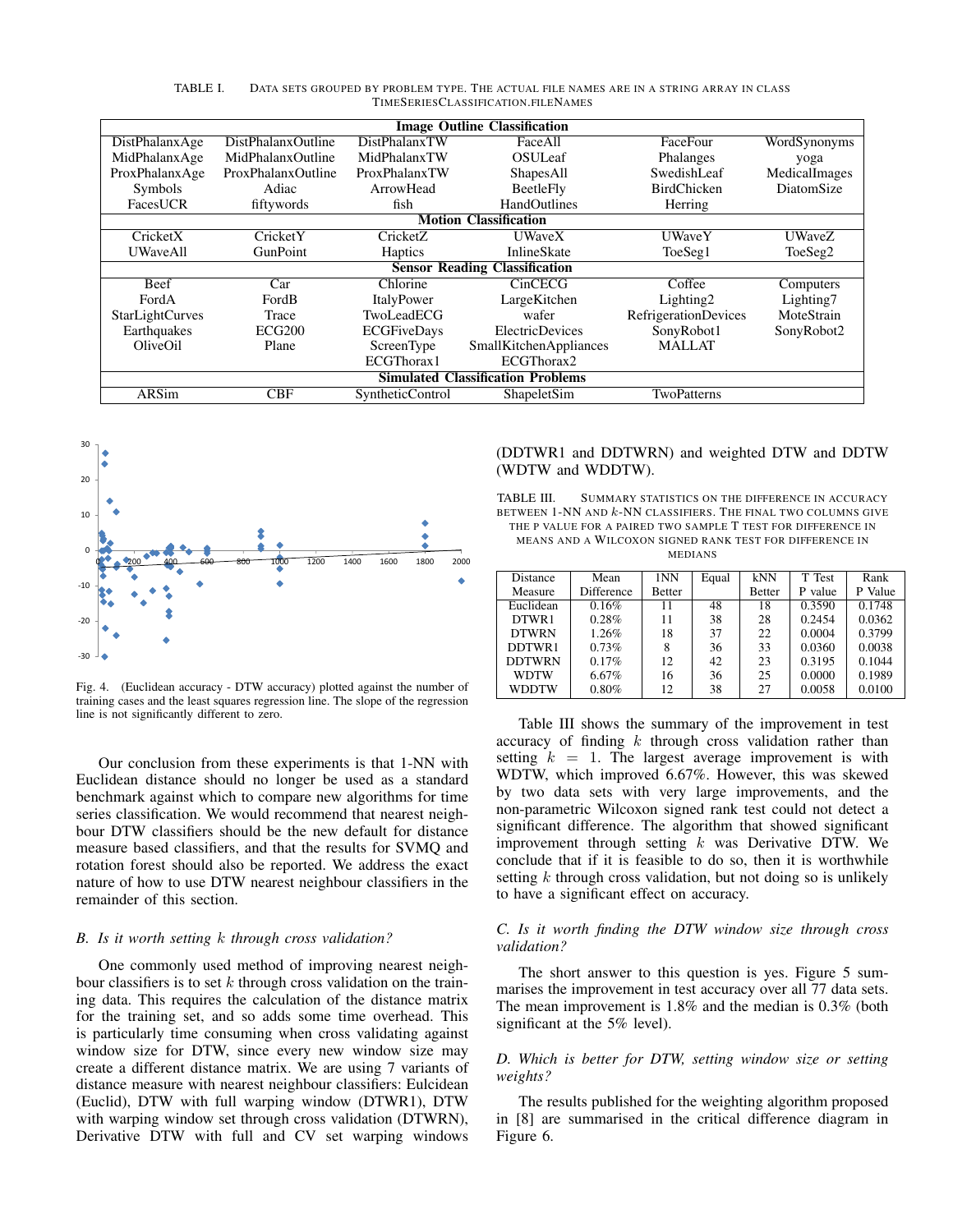

Fig. 5. Histogram of the percentage improvement in accuracy when the DTW window size is set through cross validation.



7 6 5 4 3 2 1  $\frac{3.1429}{3.3571}$  WDTW  $\frac{3.3571}{3.6234}$  DTWCV  $\frac{3.0234}{3.7078}$  LCSS WDDTW DTW 4.2208 4.9091 DDTW  $FD \frac{5.039}{ }$ 

CD

Fig. 6. The average ranks for 1-NN classifiers for Euclidean Distance (ED), Longest Common Subsequence (LCSS), Dynamic Time Warping (DTW), Derivative Dynamic Time Warping (DDTW), Dynamic Time Warping with window set through cross validation (DTWCV) and weighted versions (WDTW and WDDTW) for 20 data sets. Data taken directly from [8].

Their claim that the weighting leads to clear improvement is not backed up by these results. Figure 6 indicates that although weighted versions have the highest rank, the result cannot be claimed to be significant. The only significant difference is between the weighted versions of DTW and Euclidean distance. This demonstrates the need for testing on a large number of data sets. Furthermore, the comparisons they make are biased. Firstly, they compare full window DTW to the weighting scheme, when it would be more appropriate to compare against DTW with window size set through cross validation. Secondly, they use half the testing set data to validate the weighting parameter, but do not allow the other classifiers access to this data set.

The average rank is presented, along with the groups within which there is no significant difference in rank. The average difference in accuracy between DTW and WDTW is just 0.02145, but the difference between DTWCV and WDTW is merely 0.0056. We claim that DTWCV vs WDTW is a fairer comparison because WDTW has had the parameter  $g$ set through cross validation.

We have implemented their weighting algorithm and evaluated it on the 77 data sets described in Section III. In our experiments all parameter optimisation is conducted on the training set through cross validation. Figure 7 shows that al-

Fig. 7. The average ranks for 1-NN classifiers on the 77 data sets described in Section III. The critical difference is 1.0264

though weighted DTW still has the highest rank, the difference between WDTW and DTWCV is very small and there is no significant difference between the top four classifiers. There is a significant difference between the full window classifiers and those that restrict the window, but there is no evidence to suggest the weighting algorithm is better than the window algorithm. LCSS performs surprisingly well. Table IV shows the average ranks split by problem type. LCSS performs well on the motion data and image, but ranks poorly on sensor. Conversely, weighted and windowed DTW rank highly on motion and sensor but relatively poorly on image outlines. LCSS is in many ways closer to a Shapelet approach [5] than DTW, and this result suggests that subsequence matching techniques such as LCSS and Shapelets may be better for image outline classification.

TABLE IV. AVERAGE RANKS OF 6 1-NN ELASTIC MEASURE CLASSIFIERS SPLIT BY PROBLEM TYPE.

| <b>TYPE</b>   | <b>DTWCV</b> | <b>DTW</b> | WDTW | <b>DDTW</b> | <b>WDDTW</b> | LCSS. |
|---------------|--------------|------------|------|-------------|--------------|-------|
| <b>IMAGE</b>  | 3.72         | 4.60       | 3.86 | 4.43        | 3.19         | 3.12  |
| <b>MOTION</b> | 2.42         | 4.25       | 2.21 | 6.17        | 4.79         | 2.96  |
| <b>SENSOR</b> | 3.31         | 4.13       | 2.97 | 4.84        | 3.48         | 4.45  |
| <b>SIM</b>    | 3.80         | 2.50       | 2.30 | 5.10        | 5.50         | 3.00  |
|               | 3.36         | 4.22       | 3.14 | 4.91        | 3.71         | 3.62  |